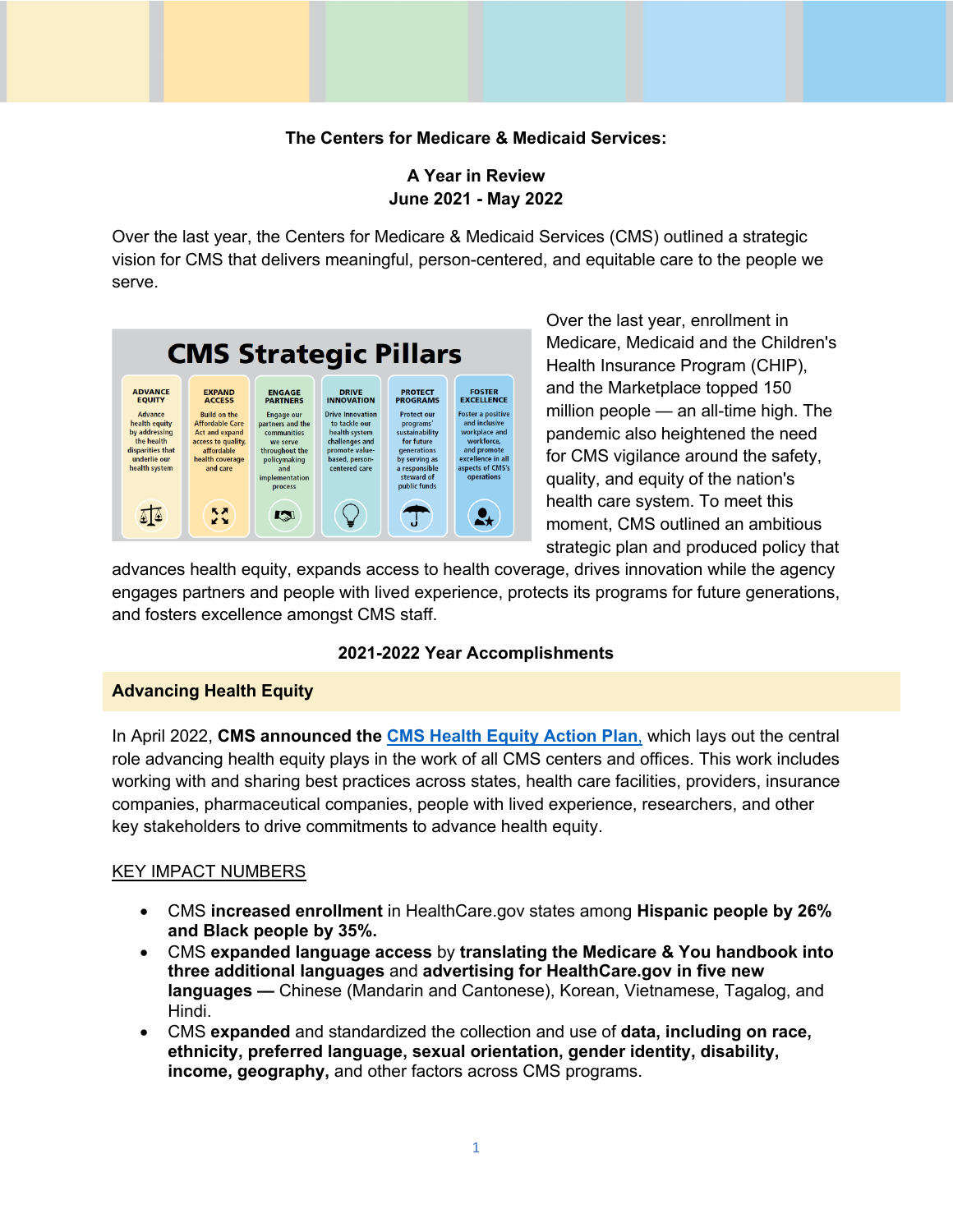• CMS **incorporated screening for — and promoted broader access to — healthrelated social needs,** including greater adoption of related quality measures, coordination with community-based organizations, and collection of social needs data in standardized formats across CMS programs and activities. For example, CMS issued proposed [policies](https://www.cms.gov/newsroom/press-releases/cms-proposes-policies-advance-health-equity-and-maternal-health-support-hospitals) to encourage hospitals to build health equity into their core functions in the fiscal year 2023 Inpatient Prospective Payment System (IPPS) and Long-Term Care Hospital Prospective Payment System (LTCH PPS) proposed rule.

- CMS released the [CMS Framework for Health Equity t](https://www.cms.gov/files/document/cms-framework-health-equity.pdf)o address health disparities as a foundational element across all our work — in every program and across every community. Using five priority areas, CMS will use this **framework to design, implement, and operationalize policies and programs to support health for all people** served by our programs, eliminating avoidable differences in health outcomes experienced by people who are disadvantaged or underserved, and providing the care and support that our enrollees need to thrive.
- **CMS has begun approving states' postpartum coverage expansions, from 60 days to 12 months, made possible by the American Rescue Plan (ARP).** [California,](https://www.cms.gov/newsroom/press-releases/hhs-applauds-12-month-postpartum-expansion-california-florida-kentucky-and-oregon) [Florida, Kentucky, and Oregon](https://www.cms.gov/newsroom/press-releases/hhs-applauds-12-month-postpartum-expansion-california-florida-kentucky-and-oregon) have joined South Carolina, Tennessee, Michigan, Louisiana, Virginia, New Jersey, and Illinois in extending Medicaid and CHIP coverage from 60 days to 12 months postpartum. CMS continues working with other state partners to extend coverage for 12 months after pregnancy, including Indiana, Maine, Minnesota, New Mexico, Pennsylvania, West Virginia, North Carolina, Washington, and Connecticut, as well as the District of Columbia.
- CMS supports states in investing in home- and community-based services (HCBS). Under Section 9817 of the ARP, states have submitted to Center for Medicaid and CHIP Services (CMCS) spending plans totaling **\$25 billion across states to enhance, expand, and strengthen HCBS under Medicaid**. In May 2021, CMCS issued guidance on how states can receive the enhanced HCBS funding.
- CMCS released a fact sheet on **Health Coverage Options for Afghan Evacuees** last fall to support Afghan evacuees arriving in the United States. With CMCS guidance and congressional support, most Afghan evacuees are able to access health coverage through Medicaid and CHIP programs.
- **CMS quadrupled the number of Marketplace Navigators** available to make it easier for families and underserved communities to access health coverage options through [HealthCare.gov](https://HealthCare.gov).
- The Center for Medicare (CM) issued a finalized rule that accelerates the shift from paying for home health services based on volume to a system that incentivizes value and quality.
- All proposed payment rules are seeking feedback on ways to attain health equity for all patients through policy solutions. This includes enhancing reports on Medicare/Medicaid dual-eligible, disability status, people who are LGBTQI+, religious minorities, people who live in rural areas, and people otherwise adversely affected by persistent poverty or inequality.
- CMS is considering stratification of **measures to address inequities** across CMS hospital quality reporting programs as part of our fiscal year 2023 IPPS and LTCH PPS proposed rule.
- CMS proposed and finalized steps to **close health equity gaps** by focusing on improving the experience of people with Medicare who are battling **End-Stage Renal**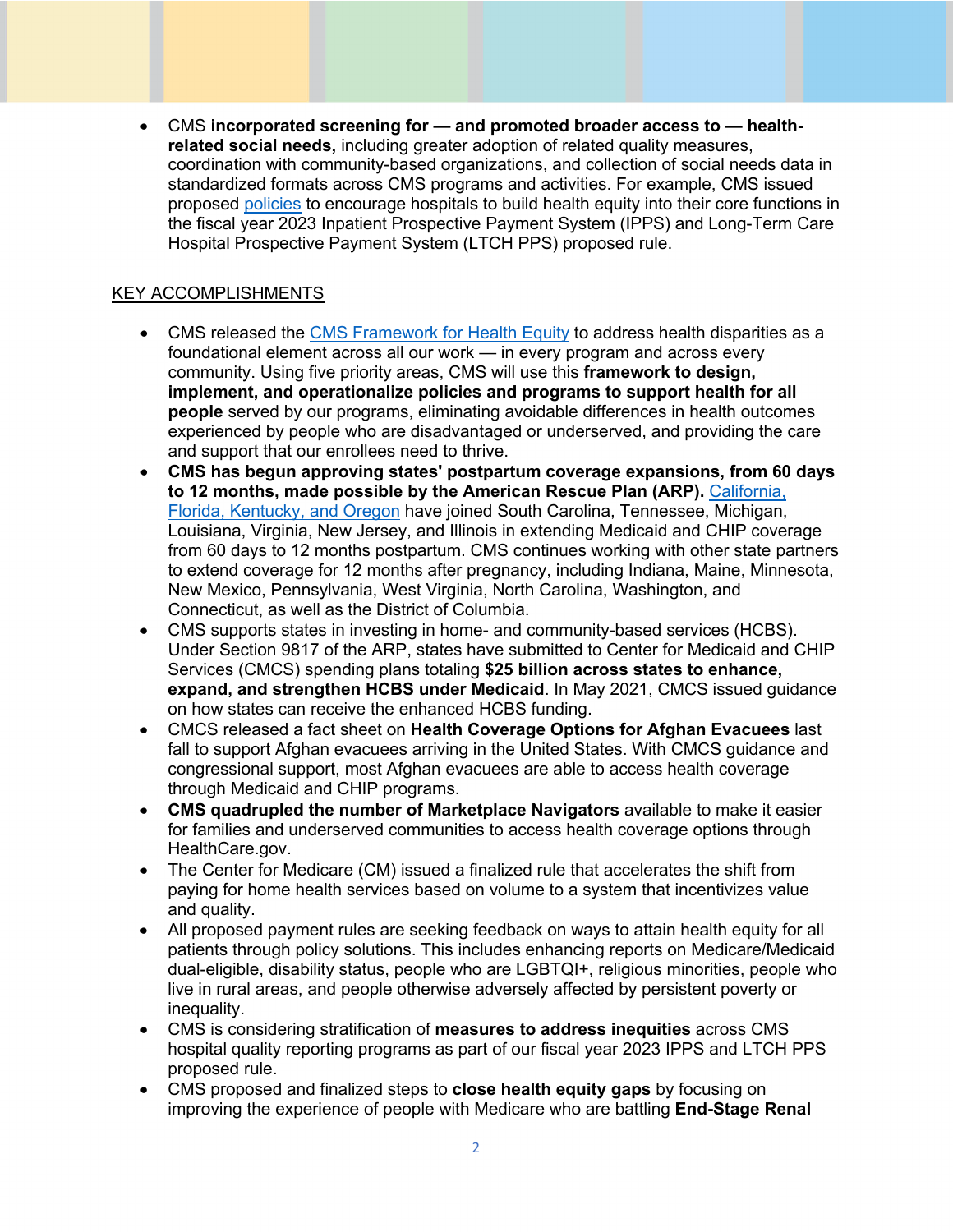**Disease (ESRD).** The calendar year 2022 ESRD Prospective Payment System (PPS) rule updated ESRD PPS payment rates, made changes to the ESRD Quality Incentive Program, and revised the ESRD Treatment Choices (ETC) Model. The ETC Model policies aim to encourage dialysis providers to decrease disparities in rates of home dialysis and kidney transplants among ESRD patients with low socioeconomic status. This model is the agency's first Center for Medicare and Medicaid Innovation (CMMI) model to address health equity directly.

- CMS introduced Accountable Care Organization (ACO) Realizing Equity, Access, and Community Health (REACH) Model. **ACO REACH will test an innovative payment approach to better support care delivery and coordination for patients in underserved communities** and will require that all model participants develop and implement a robust health equity plan to identify underserved communities and implement initiatives to measurably reduce health disparities within their beneficiary populations.
- The Center for Consumer Information and Insurance Oversight (CCIIO)also increased the Essential Community Provider threshold to provide greater access to various providers for low-income or medically underserved consumers.
- CMS **released the [Behavioral Health Strategy](https://www.cms.gov/cms-behavioral-health-strategy)**, covering multiple elements, including access to prevention and treatment services for substance use disorders, mental health services, crisis intervention, and pain care. The strategy further enables care that is wellcoordinated and effectively integrated.
- CMS finalized rules that make **telehealth for behavioral health services permanent in Medicare**, which allows for greater access and equitable services for those who may not otherwise connect to mental health service providers.
- In the calendar year 2022 Physician Fee Schedule (PFS) final rule, the agency encouraged growth in the Medicare Diabetes Prevention Program Expanded Model.
- In the calendar year 2022 Physician Fee Schedule (PFS) final rule, the agency **boosted payment rates for vaccine administration**.
- CMS included several key proposed initiatives and sought comments through the fiscal year 2023 IPPS and LTCH PPS proposed rule, including:
	- o CMS proposed **three new social determinants of health quality measures** for hospitals and is seeking comment on a cross-setting framework to advance health equity by identifying and addressing disparities.
	- o CMS proposed **adding a "Birthing-Friendly" hospital designation** to Care Compare and is also seeking feedback on ways that CMS can advance equity and reduce disparities in maternal care.
	- o Finally, CMS is soliciting comments on opportunities to **address climate change** across care settings.
- CMS approved a **California** request for a five-year extension of its 1115 demonstration and managed care section 1915(b) waiver. The combination, known as "CalAIM," creates important **new pathways that provide important provisions in managed care to advance health equity, fund key services**, like medically tailored meals, and improve access to care.
- CMS implemented a new feature on **[Medicare.gov](https://Medicare.gov)** that allows people to view and **compare nursing home COVID-19 vaccination rates**. The new tool empowers residents, their families, and caregivers with data to help make informed decisions.
- CMS sought comment on a potential **health equity index measure** for **Medicare Advantage (MA) Star Ratings** that would take into account how well plans advance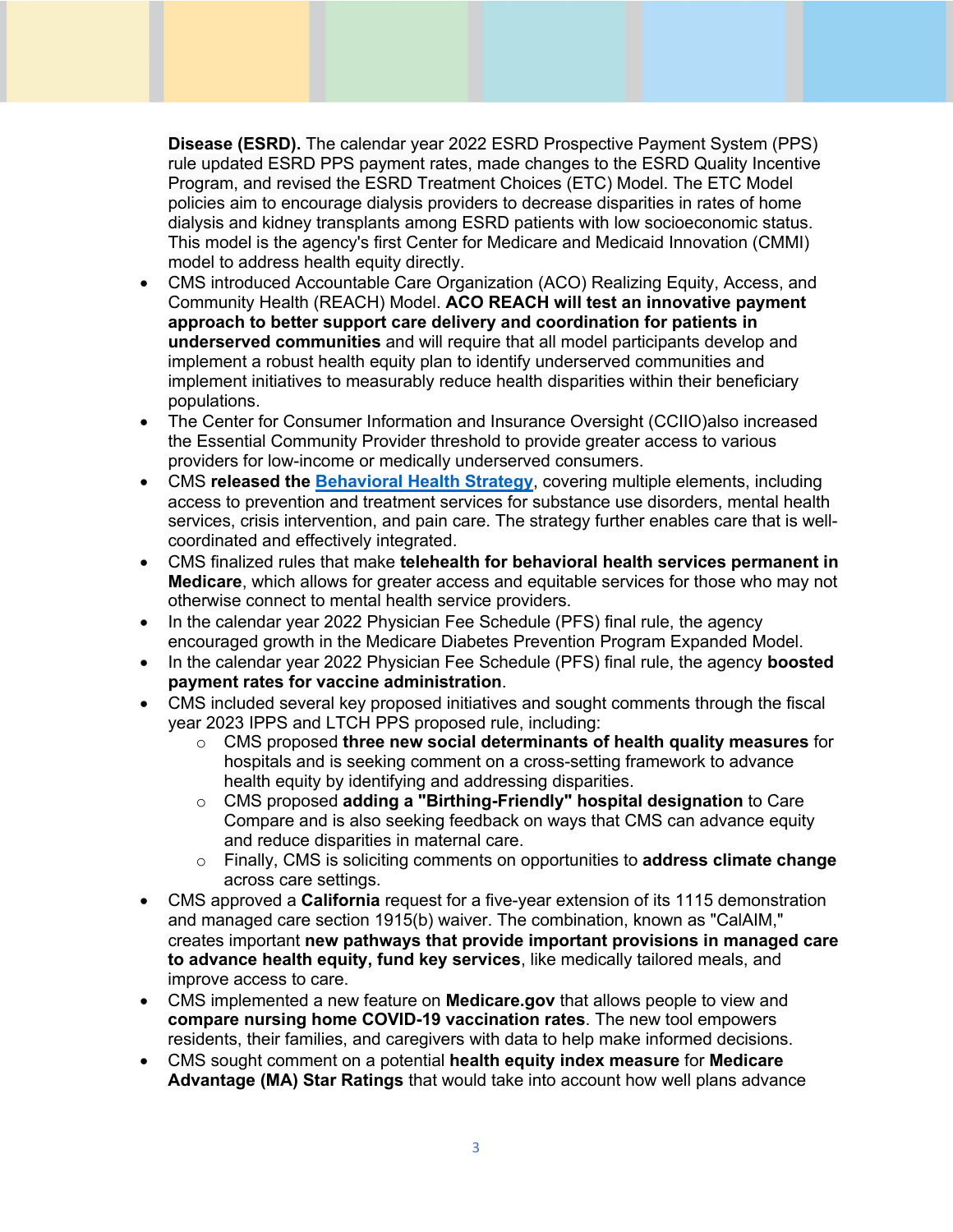health equity, including screening for health-related social needs, such as food insecurity, housing insecurity, and transportation problems.

- CMS supported language access by requiring a **multi-language insert in all required communications by MA plans** that directs beneficiaries to further free language and translation assistance.
- **For 11 million individuals dually enrolled** in Medicare and Medicaid, CMS has worked to close health disparities by **delivering person-centered integrated care** that can lead to better health outcomes for enrollees and improve the operational functions of these programs. Closing health disparities requires all MA special needs plans to **annually assess certain social risk factors for their enrollees** because identifying social needs is a key step to delivering person-centered care.
- CMS has taken steps to **include race and ethnicity as optional questions as part of MA enrollment.** CMS continues to explore the collection of additional demographic information in Traditional Medicare. With these data, Medicare can work both internally and with external researchers to identify care gaps to inform future policy development.
- CMS funded **more medical residency positions** in hospitals serving rural and underserved communities — one of the largest increases in partially Medicare-funded residency slots in a decade. **CMS is funding 200 new Medicare-funded slots per year over five years**. Having providers train in the very communities that need them most means that these providers will be better equipped to treat these disadvantaged communities.

### **Expanding Access**

#### KEY IMPACT NUMBERS

- The **Marketplace has more people enrolled in health coverage** than ever before, with more than [14.5 million p](https://www.cms.gov/files/document/state-anniversary.pdf)eople enrolled. That's a **record-high** — **21% more than last year.**
- **The [uninsured r](https://www.cms.gov/files/document/state-anniversary.pdf)ate in 2021 fell** after the Biden-Harris Administration enacted the ARP, opened a Special Enrollment Period (SEP), and expanded outreach efforts to historically uninsured communities. **The uninsured rate for the U.S. population was 8.9% for the third quarter of 2021 (July - September 2021), down from 10.3% for the last quarter of 2020.**
- **Expanded Medicaid in [Oklahoma a](https://oklahoma.gov/ohca/expansion.html)nd [Missouri](https://dss.mo.gov/mis/clcounter/) in 2021.** Since Oklahoma expanded on June 1, 2021, the state has enrolled 291,219 individuals. Since Missouri expanded on October 4, 2021, the state has enrolled 175,668 individuals.
- As a result of the **ARP**, **CMCS launched a new "one-stop-shop" on [Medicaid.gov](https://Medicaid.gov)** to make accessible states' HCBS spending plans under ARP Section 9817.
- As a result of the **ARP, CMCS awarded \$15 million in grants to 20 states to help support community-based mobile crisis intervention services** — essential tools to rapidly provide critical services to people experiencing mental health or substance use crises by connecting them to a behavioral health specialist 24 hours per day, 365 days a year. CMCS also offers state Medicaid agencies a new option to expand communitybased mobile crisis intervention services.
- CMCS committed a **record \$49.4 million to fund organizations that can connect more eligible children, parents, and pregnant individuals to health care coverage through Medicaid and CHIP**. Awardees — including state/local governments, tribal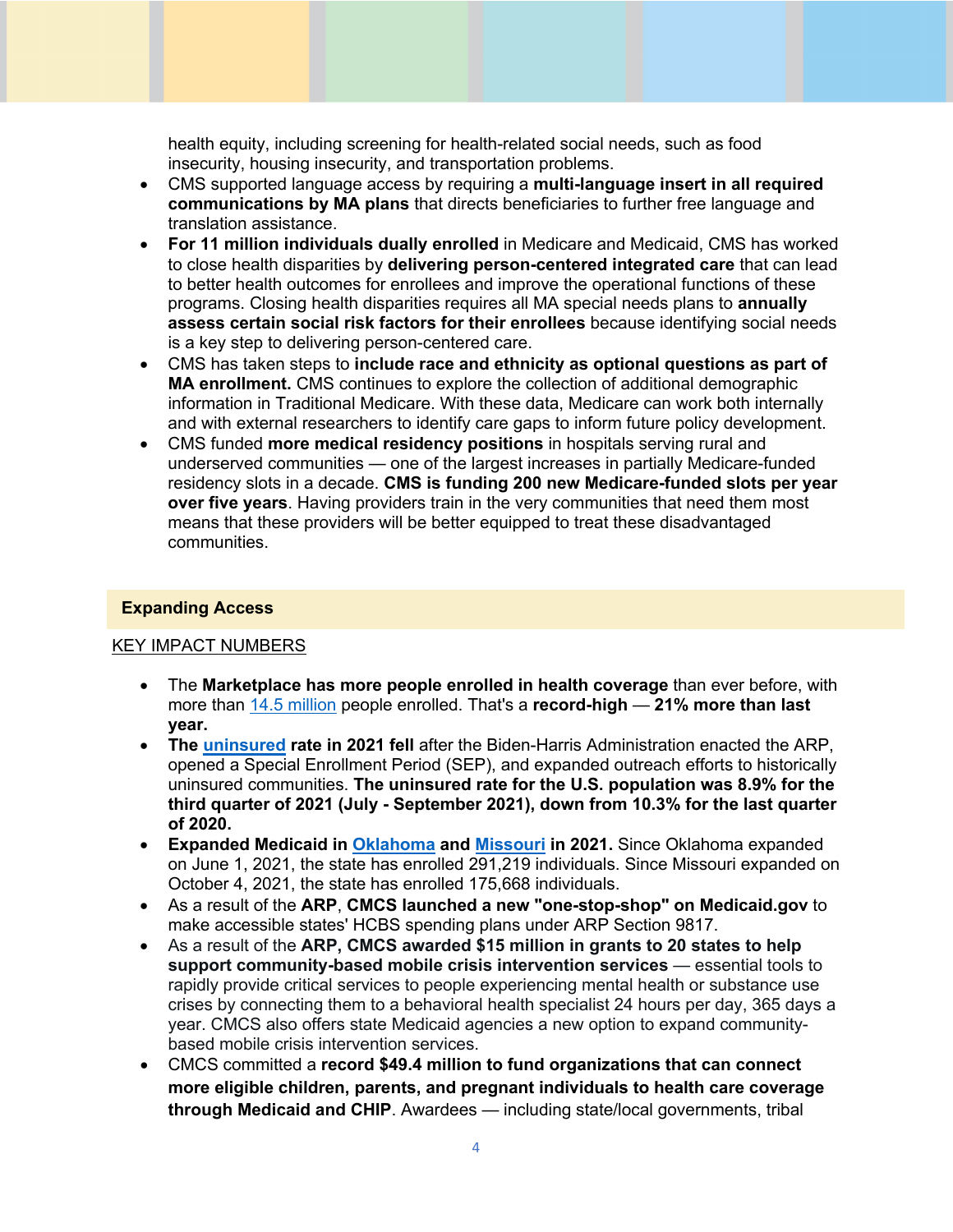organizations, federal health safety net organizations, non-profits, schools, and others received up to \$1.5 million each for three years to reduce the number of uninsured children by advancing Medicaid and CHIP enrollment and retention.

- In FY 2021, CMS **enrolled over 239,000 new providers in the Medicare program,** providing additional access to care for 64.2 million people with Medicare during the pandemic. Of the new providers, over 102,000 providers enrolled in the top 10 states with the highest rates of COVID cases
- As a result of CMS efforts, enrollment grew in the **Medicare Savings Programs: 10.3 million people are enrolled in these programs as of December 2021**, a more than 800,000 increase from December 2020.
- CMS has i ssued a final rule that **put an end to Pharmacy Benefit Manager's retroactive application of direct and indirect remuneration (DIR) fees under Medicare Part D, requiring that they be reflected in the negotiated price the patient pays at the pharmacy counter**. The rule included all price concessions be passed along at the point of sale beginning on January 1, 2024.

- **The Center for Medicare (CM)**
	- o People enrolled in Traditional Medicare and MA are now able to get **eight overthe-counter COVID-19 tests per month covered at no cost to them.** This is the first time that Medicare has paid for an over-the-counter service or test.
	- o CMS is **paying for people with Medicare to receive a second COVID-19 booster** shot of either the Pfizer-BioNTech or Moderna COVID-19 vaccines without cost-sharing as it continues to provide coverage for this critical protection from the virus. People with Medicare pay nothing to receive a COVID-19 vaccine and there is no applicable copayment, coinsurance or deductible. People with Medicaid coverage can also get COVID-19 vaccines, including boosters, at no cost.
	- $\circ$  CMS is proposing to make it easier for people to enroll in Medicare and eliminate delays in coverage **by reducing the waiting period for Medicare coverage after enrollment, creating Medicare SEPs,** and allowing eligible people to receive Medicare Part B coverage without a late enrollment penalty.
	- o CMS finalized a rule that set timeframes and standards/thresholds to **ensure MA plans support access to needed services during emergencies and disasters,** like the COVID Public Health Emergency (PHE), and limit disruption in access to health care in the MA plan's service area.
	- o Following congressional action, CMS is creating a **new Part B immunosuppressive drug program (Part B-ID)** for individuals who lose Medicare based on ESRD status 36 months after a successful kidney transplant and who do not have certain other health coverage.
	- o **Medicare Part D beneficiaries will see reduced out-of-pocket costs** for prescription drugs starting in 2024, resulting from a new requirement that Part D plans pass along the price concessions received from pharmacies at the point of sale.
	- o CMS now requires that **MA plans demonstrate they have a sufficient network of contracted providers** to care for beneficiaries before CMS approves an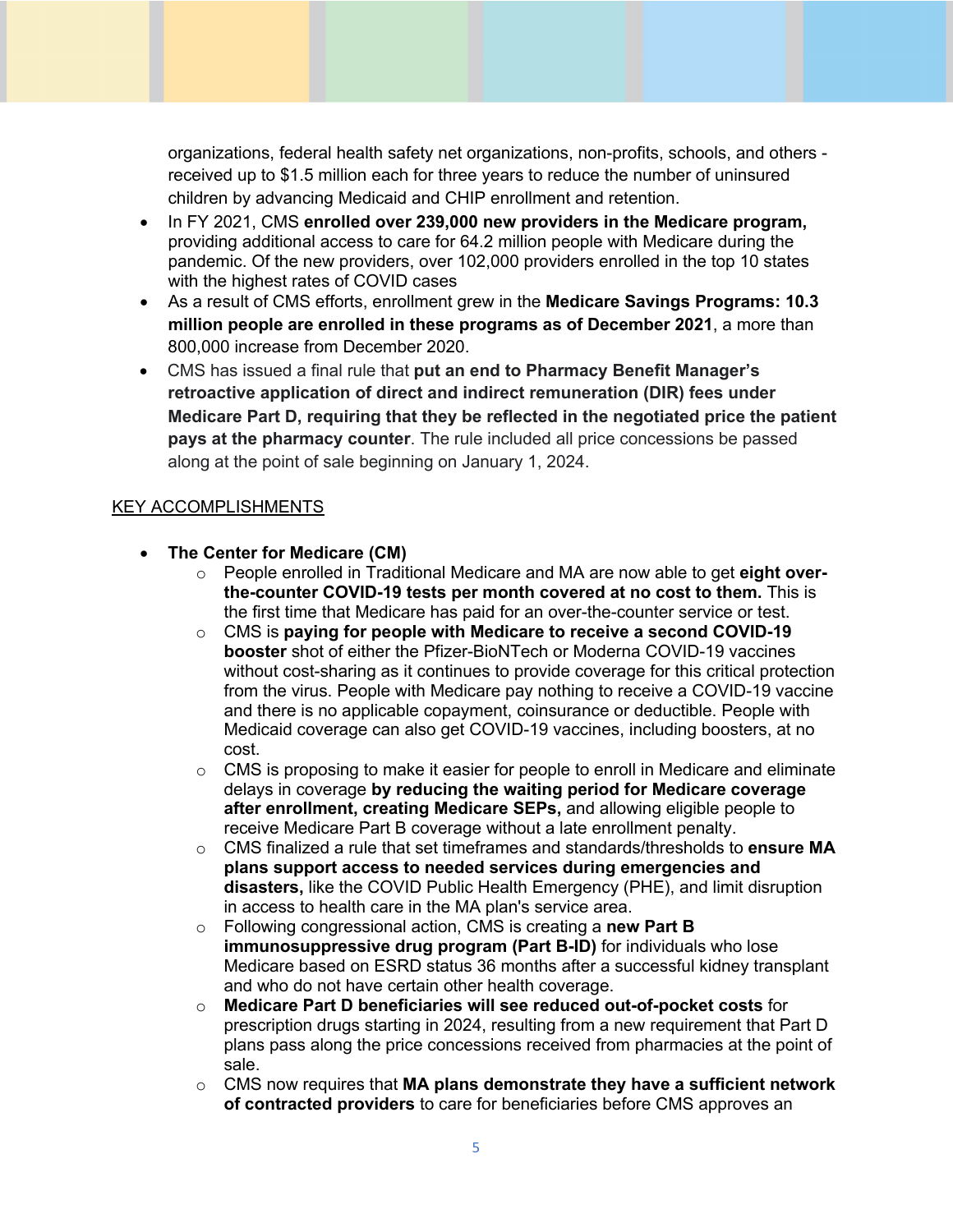application for a new or expanded MA contract. Requiring applicants to demonstrate compliance with network adequacy standards as part of the  application process will **strengthen CMS'S oversight of an organization's ability to provide an adequate network of providers to deliver care to MA enrollees.** 

 o CMS finalized a rule to gradually **reduce cost-sharing for procedures that a beneficiary needs as a result of a colon cancer screening** (for which there is no cost-sharing). If a practitioner has to remove a polyp at the same time as the screening, CMS is reducing the amount of cost-sharing the beneficiary will pay for the polyp removal over time. The cost-sharing will be zero by 2030.

## • **The Center for Medicaid & Children's Health Insurance Program Services (CHIP)**

- $\circ$  As part of the Biden-Harris Administration's work to advance health equity and reduce health disparities, **CMS sought feedback on topics related to health** care services and supports, and ensuring adequate provider payment rates to encourage provider availability and quality. This Request for Information (RFI) is strategy in its Medicaid and CHIP programs. Feedback obtained from the RFI will aid in CMS'S understanding of enrollees' barriers to enrolling in and maintaining Medicaid and CHIP. **care access,** such as enrolling in and maintaining coverage, accessing health one of many actions CMS is taking to develop a more comprehensive access coverage and accessing needed health care services and support through
- o Total enrollment for **Medicaid expansion**, Marketplace coverage, and the Basic Health Program in participating states has reached an **all-time high of more than 35 million people** as of early 2022.
- o Flexibilities provided by CMS during the COVID-19 public health emergency lead  **enrollment in Medicaid and CHIP to grow by more than 16 million**, reaching  record high levels of **nearly 87 million** as of January 2022.
- o CMS **committed a record \$49.4 million to fund organizations that can connect more eligible children, parents, and pregnant individuals to health** (CHIP). Awardees — including state/local governments, tribal organizations, federal health safety net organizations, non-profits, schools, and others — will receive up to \$1.5 million each for a three-year period to reduce the number of uninsured children by advancing Medicaid/CHIP enrollment and retention. **care coverage through Medicaid** and the Children's Health Insurance Program
- o CMS has provided states **an additional year to use funding** made available by  the **American Rescue Plan (ARP) to enhance, expand, and strengthen home- and community-based services** (HCBS) for people with Medicaid who need long-term services and supports.
- o CMS announced that it would offer more than **\$110 million to expand access to HCBS through Medicaid's Money Follows the Person** (MFP) program. First authorized in 2005, MFP has provided states with \$4.06 billion to support people who choose to transition out of institutions and back into their homes and communities. The new Notice of Funding Opportunity (NOFO) makes individual currently participating in MFP. These funds will support initial planning and implementation to get the state/territory programs off the ground, which would awards of up to \$5 million available for more than 20 states and territories not ensure more people with Medicaid can receive high-quality, cost-effective, person-centered services in a setting they choose.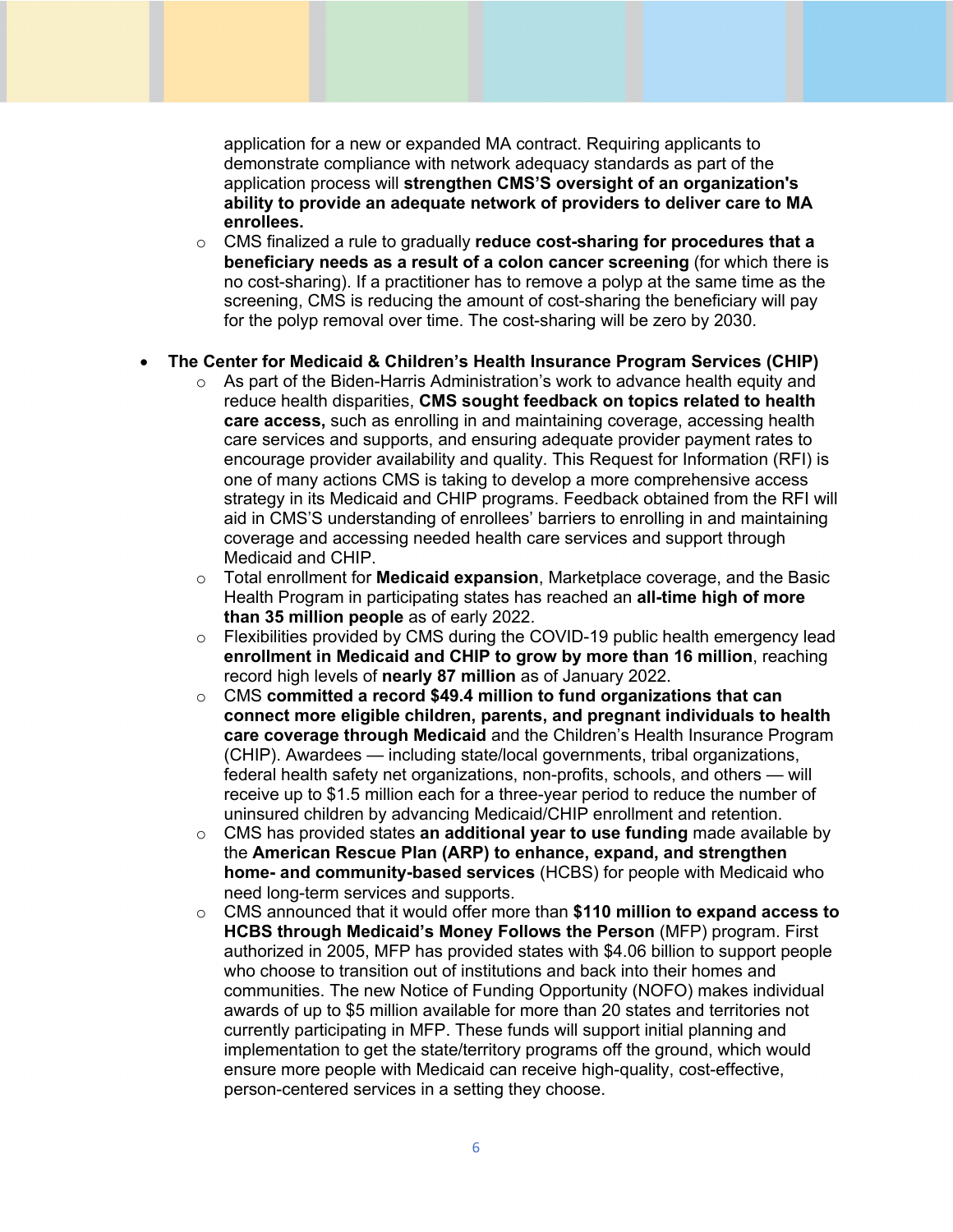- o California, Florida, Kentucky, Oregon, South Carolina, Tennessee, Michigan, Louisiana, Virginia, New Jersey, and Illinois have extended Medicaid and CHIP coverage from 60 days to 12 months postpartum. CMS continues working with other state partners to extend coverage for 12 months after pregnancy, including Carolina, Washington, and Connecticut, as well as the District of Columbia. As a  result of these efforts, **as many as 720,000 pregnant and postpartum Medicaid and CHIP coverage for 12 months after pregnancy.** Indiana, Maine, Minnesota, New Mexico, Pennsylvania, West Virginia, North **individuals across the United States, annually, could be guaranteed**
- o **CMS awarded \$15 million in planning grants to 20 states to support expanding community-based mobile crisis intervention services** for Medicaid beneficiaries. By connecting people who are experiencing a mental health or substance use disorder crisis to a behavioral health specialist or critical treatment, these services—which will be provided by funding from the American Rescue Plan (ARP)— and will be available 24 hours per day, every day of the year, can help save lives.
- o CMS is working with states to **promote access to Medicaid services for people with mental health and substance use disorder (SUD) crises**. Authorized under President Biden's American Rescue Plan (ARP), states have a new option for supporting community-based mobile crisis intervention services for individuals with Medicaid. This new option will help states integrate these services into their Medicaid programs, a critical component in establishing a sustainable and public health-focused support network.

### • **The Center for Consumer Information and Insurance Oversight (CCIIO)**

- o CMS finalized a rule **making it easier for millions of consumers to find comprehensive, affordable health coverage** in 2023, including offering easy to compare standardized plans through the federal Marketplace.
- $\circ$  Collectively, these proposals build on the Biden-Harris Administration's priority to build on the Affordable Care Act, lower health care costs, and make coverage options more equitable. President Biden's ARP has lowered health care costs for  people**. The average monthly premium after tax credits would have been \$59 per month higher, or 53 %, had the ARP not been in effect**. for plans purchased through the state or federal Marketplace.
- $\circ$  As a result of the ARP, an additional 400,000 people received tax credits **that enabled them to enroll in health insurance coverage in 2022.**

#### **Engaging Partners**

#### KEY IMPACT NUMBERS

- • CMS leadership held over **250 stakeholder public events,** including roundtables, listening sessions, keynote speeches, and fireside chats speaking engagements.
- CMS issued approximately **50 Requests for Information (RFIs).**

#### KEY ACCOMPLISHMENTS

 • As part of preparing for once the PHE ends, **CMS convened** state Medicaid agencies, Qualified Health Plans, insurance commissioners, enrollment assistors, providers in both State-based Marketplaces, Medicaid Managed Care Organizations, Marketplace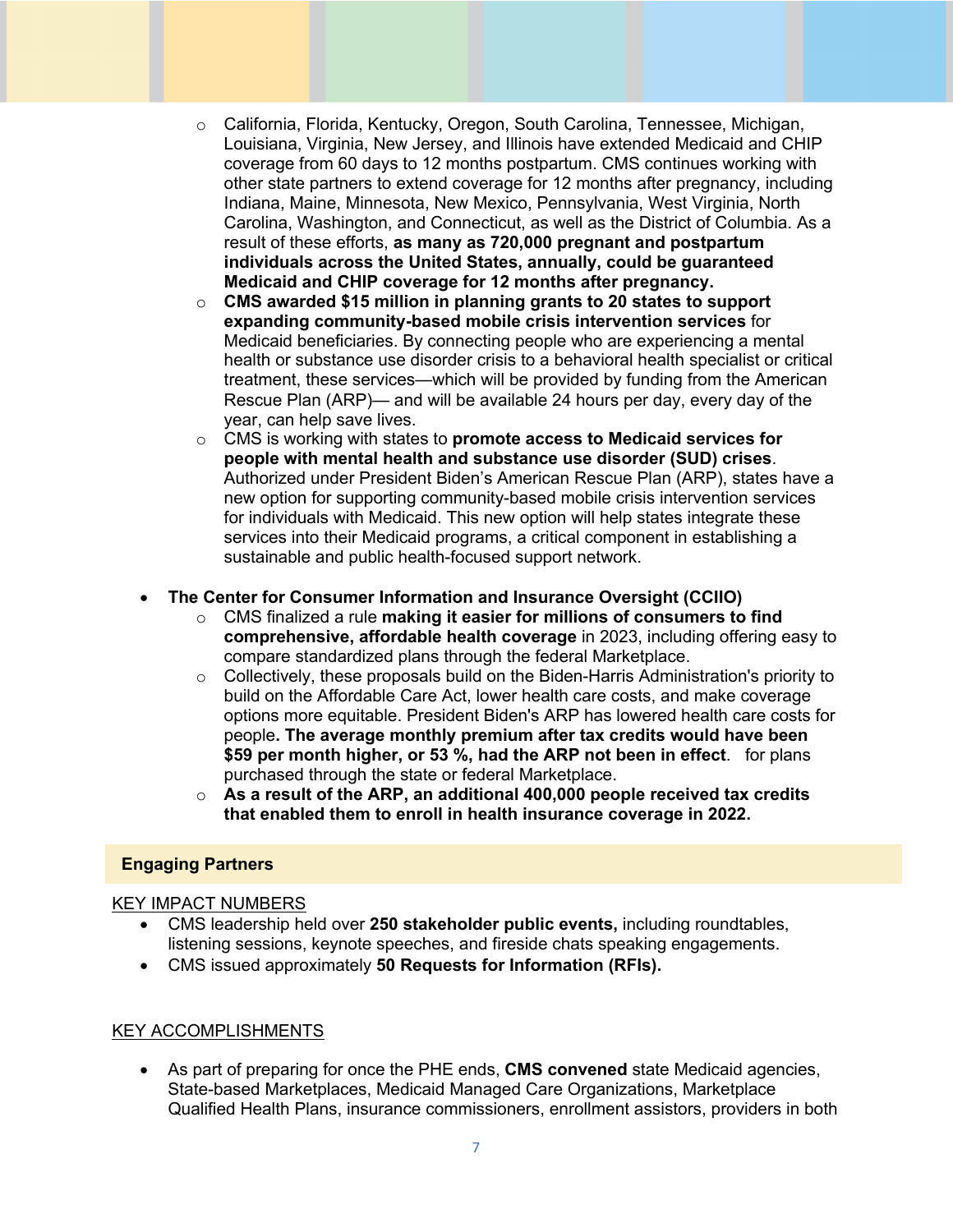rural and urban areas, plans and advocacy organizations to **discuss ideas and identify ways to ensure individuals are aware of their options and end up with the right health care coverage.** 

- **CMS provided hundreds of briefings** to local stakeholders, including providers, partners, and congressional offices, on CMS'S proposed and final rules, innovation opportunities, and strategic priorities. CMS has worked through assisters and trusted community partners to reach those who benefit from our programs or are eligible to apply. At the same time, **CMS has facilitated hundreds of listening sessions** to gather stakeholder feedback on the agency's key priorities.
- **CMS convened quarterly national stakeholder calls** with representative leadership from each of the CMS centers and offices and engaged with thousands of stakeholders.
- **CMS issued approximately 50 RFIs** to garner stakeholder feedback on issues such as the implementation of the Rural Emergency Hospital program, long-term care staffing requirements, and the development of a comprehensive access strategy for people  enrolled in Medicaid and CHIP.

### **Driving Innovation**

## By **[increasing value-based arrangements through ACO participation and accelerating](https://www.nejm.org/doi/full/10.1056/NEJMp2202991)  care transformation**, Medicare can continue to lead the way for payers, health care providers, and purchasers across the country to advance accountable care. Through:

- o **Alignment:** From the provider's perspective, multi-payer alignment is critical, and even aligning across CMS can help set the stage for broader alignment in our health care system.
- o **Equity**: For too long profound inequities have existed across our health care system, and the design of value-based arrangements can be a key way to advance equity. CMMI has undertaken an initiative to weave equity into every phase of model development, implementation, and evaluation to ensure that value-based care drives higher quality, including greater equity.
- o **Growth**: Established goal to have all people with Traditional Medicare as part of an accountable care relationship by 2030. Growth of accountable care relationships can improve quality, increase savings for Medicare, and promote innovative delivery of services that meet patients' needs.
- CMS is also working with states on innovative new ways to **expand and strengthen Medicaid and CHIP coverage.** 
	- $\circ$  CMS approved an innovative new demonstration project in California, leveraging Medicaid as a tool to help address many of the complex challenges facing underserved communities. The demonstration takes a person-centered approach to meet the physical, behavioral, development, long-term care, oral health, and health-related social needs of all people with Medicaid in the state.
- CMS posted **new staffing measures on the Nursing Home Care Compare** website to provide consumers with information related to weekend staffing levels and staff turnover in nursing homes, including the level of total nurse and registered nurse staffing on weekends provided by each nursing home quarterly; the percent of nursing staff and number of administrators that stopped working at the nursing home over 12 months; and raw data so stakeholders can conduct their own analyses.
- **In response to the changing pandemic, CMS rapidly deployed guidance to increase access to FDA-approved at-home over-the-counter COVID-19 tests** for **people in Marketplace plans.**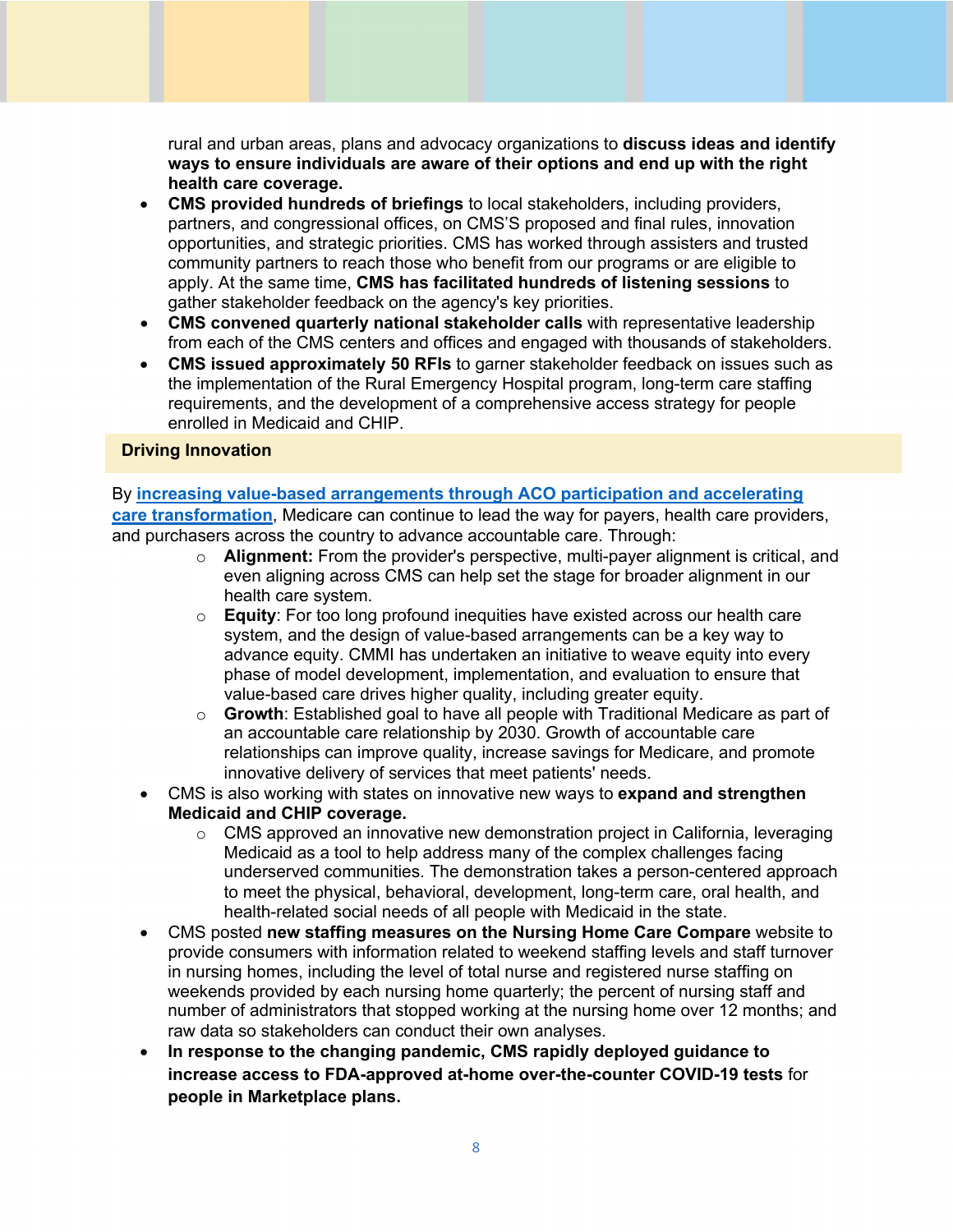### KEY IMPACT NUMBERS

 More than **110,000 providers participate in CMMI's Traditional Medicare models**, and more than 4.7 million people with Traditional Medicare receive care from providers in these models. Additionally, more than **865,000 people with Medicaid receive care from a provider, plan, or organization participating in a CMMI model**. The Medicare Shared Savings Program approved new ACOs, which increased the number of people with Medicare that receive care  from a provider in an **ACO to over 11 million and the percentage of ACOs under two-sided risk to 59%, the highest number of risk-based ACOs since the program inception.** 

- **CMMI released a strategy refresh** that drives the delivery system toward meaningful transformation, paying for health care based on value to the patient instead of the where they are. volume of services provided, and delivering person-centered care that meets people
- **Purchasing Model,** which improves the quality and delivery of home health care • CMS **finalized the nationwide expansion of the Home Health Value-Based** services to people with Medicare.
- **Two new CMMI models began their performance periods** (Kidney Care Choices (KCC) and Integrated Care for Kids models).
- Global and Professional Direct Contracting (GPDC) models. • **Two models launched additional cohorts**, including the Primary Care First and the
- CMS announced that the GPDC would be redesigned as **ACO REACH.**
- **Two Traditional Medicare models began pre-implementation** (Expanded Home Health Value-Based Purchasing Model and Community Health Access and Rural Transformation Model);
- **Four new Request for Applications were released to participate in CMMI models**. These include the ACO REACH model, a second cohort of the KCC model, the MA Value-Based Insurance Design (VBID) and Hospice Component, and the Part D Senior Savings Model.
- CMS **engaged beneficiaries, providers, and other stakeholders in five CMMI public** safety net providers, advanced primary care, and the CMMI strategy. **listening sessions** on the following topics: health equity, beneficiary engagement,
- **Program to all-payer quality measures** to increase the quality standard for Medicare's largest value-based payment program and promote health equity and interoperable health care networks. • CMS **finalized policies to transition ACOs in the Medicare Shared Savings**
- • The ESRD Treatment Choices (ETC) Model. The ETC Model policies aim to encourage among ESRD patients with low socioeconomic status. This model is the agency's first CMMI model to address health equity directly. dialysis providers to decrease disparities in rates of home dialysis and kidney transplants
- • The Center for Clinical Standards and Quality (CCSQ) is holding listening sessions and and cutting-edge therapies and technologies. We are ensuring CMS can be nimble in its gathering feedback as it develops new coverage and payment strategies for emerging approach to these new and exciting developments toward better treatments for patients.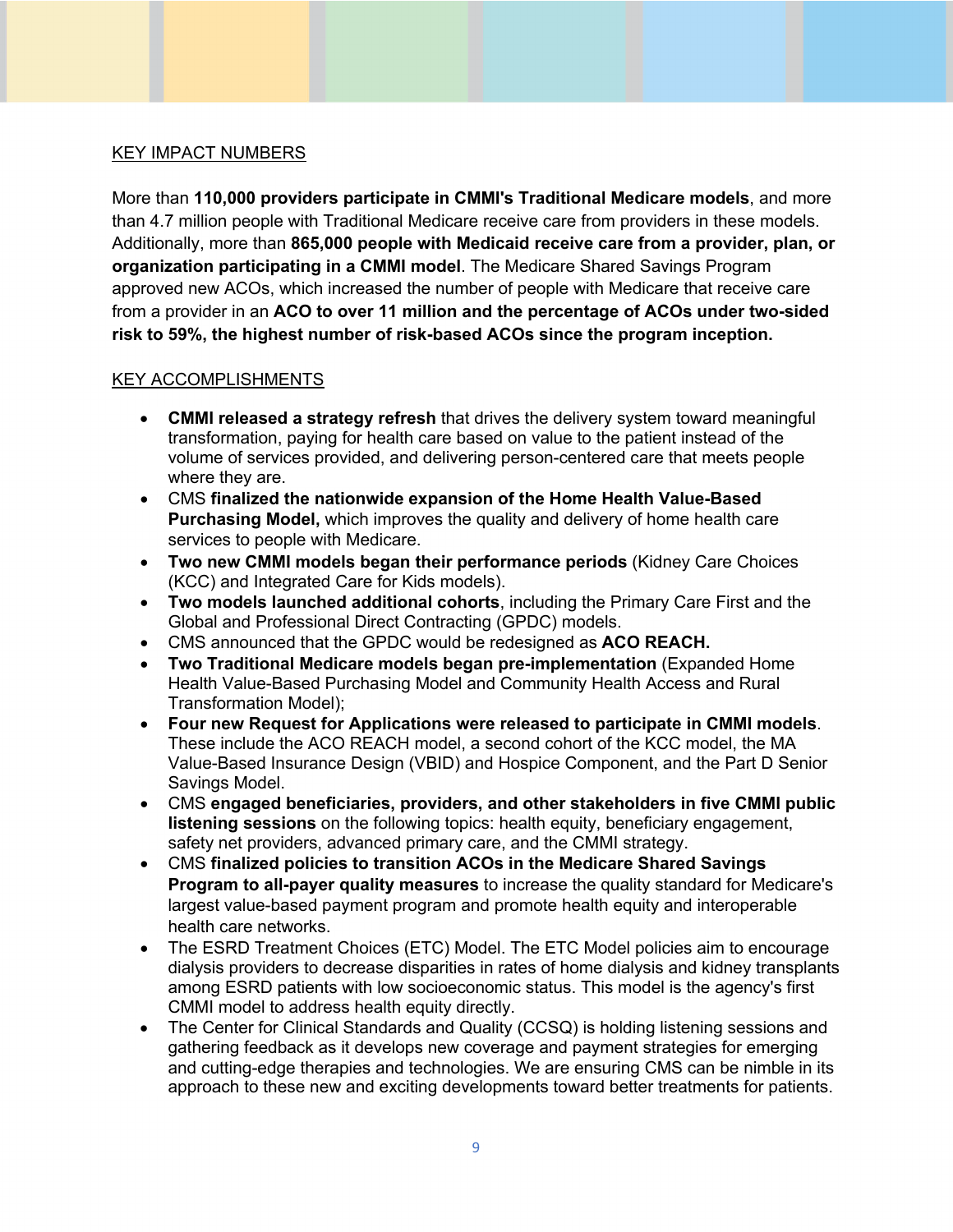# **Protecting Programs**

### KEY IMPACT NUMBERS

- CMS participated in several **fraud takedowns** with our law enforcement partners. These takedowns targeted fraud schemes exploiting the COVID-19 pandemic, telemedicine, substance abuse treatment facilities, opioid distribution, and other health care fraud.
	- o *COVID-19 Pandemic Exploitation.* In May 2021, the Department of Justice (DOJ) charged 14 defendants for their alleged participation in **health care fraud schemes that exploited the COVID-19 pandemic and resulted in over \$143 million in false billings**. In April 2022, DOJ charged **an additional 21 defendants**. These cases allegedly resulted in over **\$149 million in COVID-19 related false billings to federal programs.** Between these two takedowns, the Center for Program Integrity (CPI) took adverse administrative actions against over 78 medical providers for their involvement in health care fraud schemes relating to COVID-19 or abuse of CMS programs.
	- o *Fraud schemes relating to Telemedicine, COVID-19 Health Care Fraud, Sober Homes, and Illegal Opioid Distribution.* In September 2021, **DOJ charged 138 defendants, including 42 doctors, nurses, and other licensed medical professionals**, for their alleged participation in various health care fraud schemes that resulted in approximately \$1.4 billion in alleged losses. The charges targeted fraud committed using telemedicine, COVID-19 health care fraud, substance abuse treatment facilities, or "sober homes," and other health care fraud and illegal opioid distribution schemes. CPI took action against 28 providers on behalf of people with Medicare coverage and to protect the Medicare Trust Fund.
	- $\circ$  In May 2022, DOJ charged 14 defendants for their alleged involvement in crimes related to the unlawful distribution of opioids. Twelve of the defendants were medical professionals. CPI took administrative action against six of the charged providers.

- • CMS is working on **setting minimum staffing requirements**, enhancing oversight and accountability, and making nursing home facility ownership more transparent so that potential residents and their loved ones can make informed decisions about care.
- • For the first time, CMS **released data that show the quarterly hospital and nursing home mergers, acquisitions, and changes in ownership** since 2016 in response to the President's Executive Order on promoting competition. CMS is continuing to release updates on a quarterly basis, increasing transparency and allowing the public and researchers to analyze and understand trends.
- • CPI **expanded the Open Payments program** to add additional providers. This national transparency effort allows information to be made public about the payments physicians and teaching hospitals receive from drug and medical device companies.
- • CPI released a Federal Register Notice to address some risks that occurred during the PHE related to orthoses and certain durable medical equipment.
- CPI maintained its **collaborative efforts with law enforcement** to **eliminate fraud, waste, and abuse throughout the PHE.**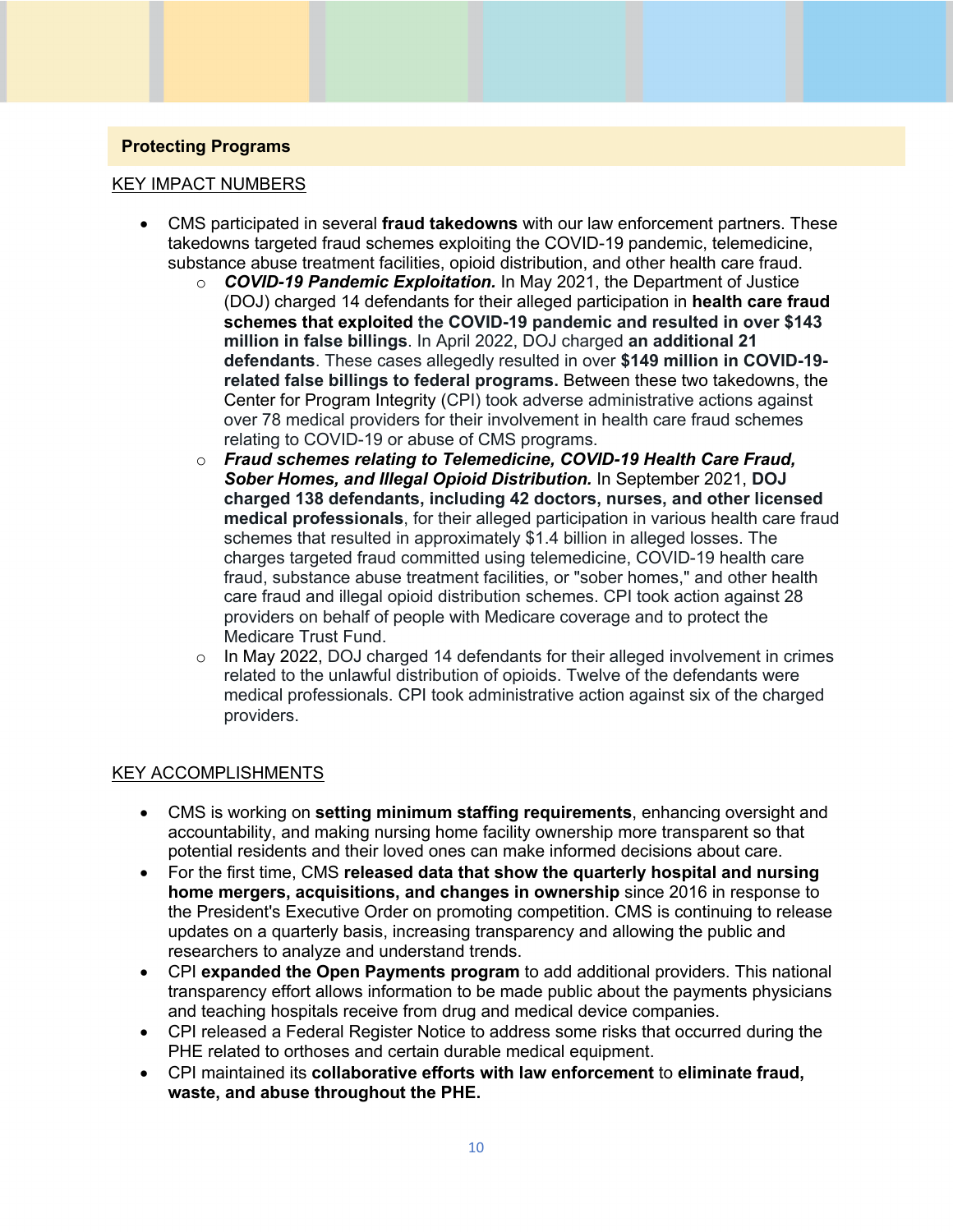- CCSQ led the development of a historic regulation to **require COVID-19 vaccination of health care workers at facilities participating in the Medicare and Medicaid programs** to ensure patient safety and provide stability and uniformity across the nation's health care system. CMS continues to leverage our Quality Improvement Organizations to assist with education and technical assistance to nursing homes regarding vaccines and infection control.
- CM continues to actively **enforce the hospital price transparency** requirements to ensure people know what a hospital charges for items and services. CMS continues to monitor hospitals' compliance with the requirements by evaluating complaints made by individuals or entities to CMS, reviewing individuals' or entities' analysis of noncompliance, and auditing hospitals' websites. Based on our initial months of experience with enforcing the hospital price transparency requirements, we finalized an increased civil monetary penalty under the Medicare Hospital Outpatient PPS final rule. As of June 2022, CMS has issued approximately 352 warning notices to hospitals that have been determined by comprehensive review to be out of compliance with the hospital price transparency regulations. CMS also issued 157 corrective action plan requests to hospitals that previously received warning notices, but have not yet corrected deficiencies, and 171 hospitals received case closure notices after having addressed previous citations.
- Across its rules that rely on input from facilities to set payment rates, CMS made proposals to **increase payment stability by smoothing out significant year-to-year changes in wage indices.** For the first time in 20 years, CMS updated clinical labor wages that are used to calculate practice expenses under the PFS. As a result, payments to primary care specialists that involve more clinical labor, such as family practice and internal medicine specialties, are expected to increase. This increase will drive greater person-centered care for these services particularly for disadvantaged groups and underserved communities. It will also advance accurate payments and ongoing stewardship of the Medicare program, consistent with ongoing efforts to update supplies/equipment in practice expense.
- CMS finalized a rule to promote value by reinstating detailed medical loss ratio reporting requirements (in effect for CYs 2014-2017) for MA plans. **CMS is also increasing transparency by requiring new reporting on spending on MA supplemental benefits** not available under Traditional Medicare (e.g., dental, vision, hearing, transportation).
- CMS is **protecting people from surprise medical billing** by implementing the No Surprises Act, which went into effect on January 1, 2022, and working to ensure people know their new rights under the law Including getting emergency care, non-emergency care fro[m out-of-network providers a](https://www.cms.gov/glossary/out-network-providers)t [in-network f](https://www.cms.gov/glossary/network-providers)acilities, and air ambulance services from out-of-network providers. Through new rules aimed to protect consumers, excessive out-of-pocket costs are restricted, and emergency services must continue to be covered without any prior authorization, and regardless of whether or not a provider or facility is in-network.
- **CMS announced its [National Quality Strategy,](https://www.cms.gov/files/document/cms-national-quality-strategy-fact-sheet.pdf)** a cross-cutting initiative that is raising the bar for a high-value health care system that promotes quality outcomes, safety, equity, and accessibility for all individuals, especially those in underserved and underresourced communities. The strategy focuses on a person-centered approach to quality and safety and seeks to improve an individual's overall care journey.